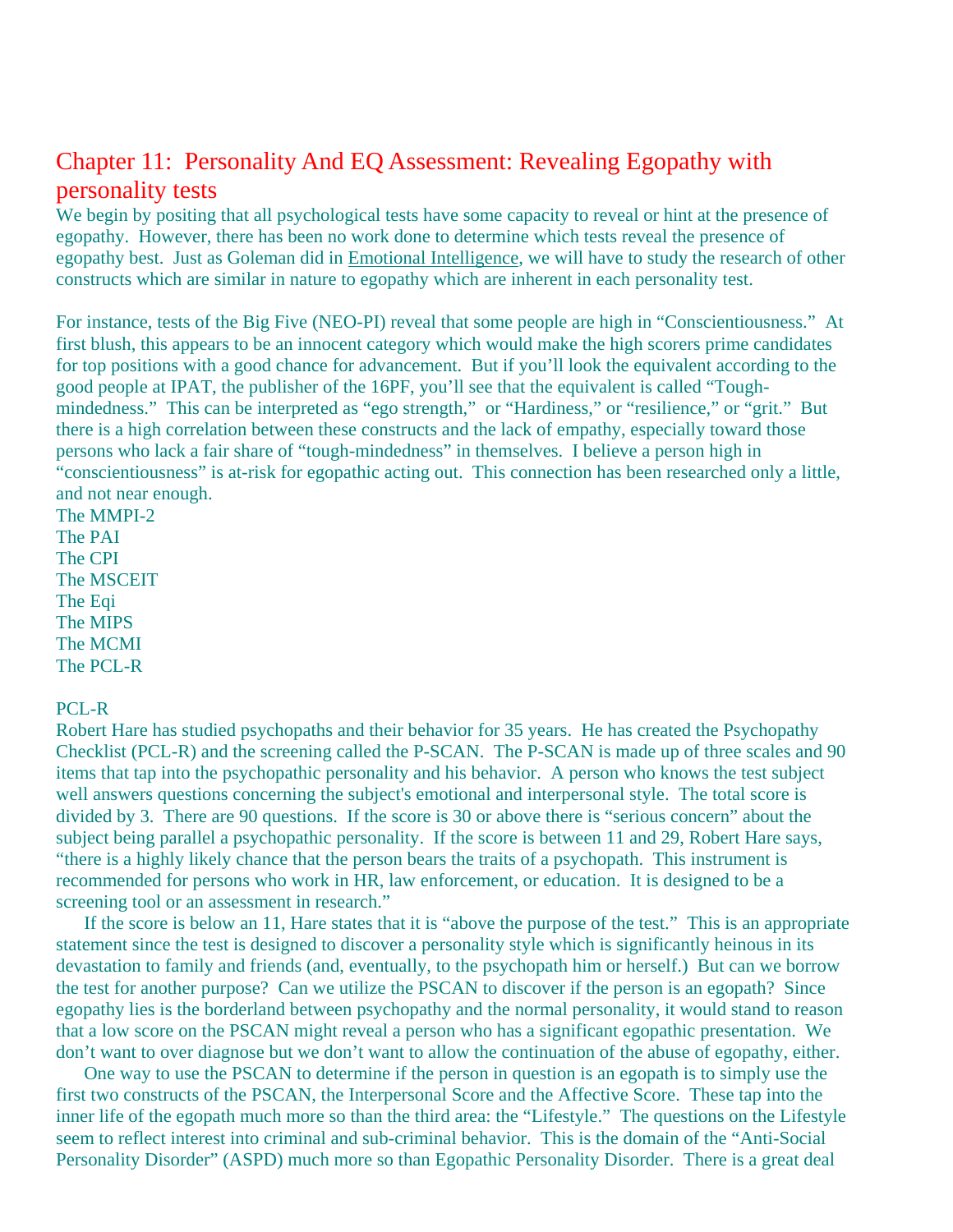of overlap between the research and scholarship of psychopathy and ASPD, so it would make sense to include these questions on a test such as the PCL-R or the PSCAN. However, egopaths (those who suffer only from egopathy) are seldom in trouble with the law. (see notable exceptions in Chapter XX such as Kenneth Lay, ENRON chief.) Remember, almost all ASPD's are egopaths, but not all egopaths are antisocials.

 If we only add the scores on the Interpersonal and Affective scales of the P-SCAN, we will find a higher score for egopaths than those without egopathy. Divide the two scores by 2 and if the quotient is at 30 or above then there is a significant chance the person is a practicing egopath. Research needs to be done to prove or disprove this hypothesis. This book is designed to give researchers the foundation on which to conduct the research.

#### Item Analysis

 The items listed in the Interpersonal and the Affective scales are not all appropriate to be used to assess for egopathy. See diagram #10 for those items. Furthermore, there are many items that should be included in a test of egopathy which are not included in the PSCAN or even the PCL-R. These can be found in the Diagram #11. A prominent egopathic attitude is egocentricity. Although some items on the PSCAN tap egocentricity there is a need to add several more which tap into .....

 A major part of egopathy is the use of ego defenses. There are no questions on the PSCAN which tap into these unhealthy intrapersonal mental operations. For instance, an egopath often "uses" concepts to bolster his/her side of the argument. This seems like manipulation but it is more developed and more easily understood with the idea of "using" people's words, actions, or concepts to "control, dominate, and direct" the target person. (See PCD section for more information about "openness to experience."

The explosion of the PSCAN Psychopathic Descriptor Egopathic Descriptor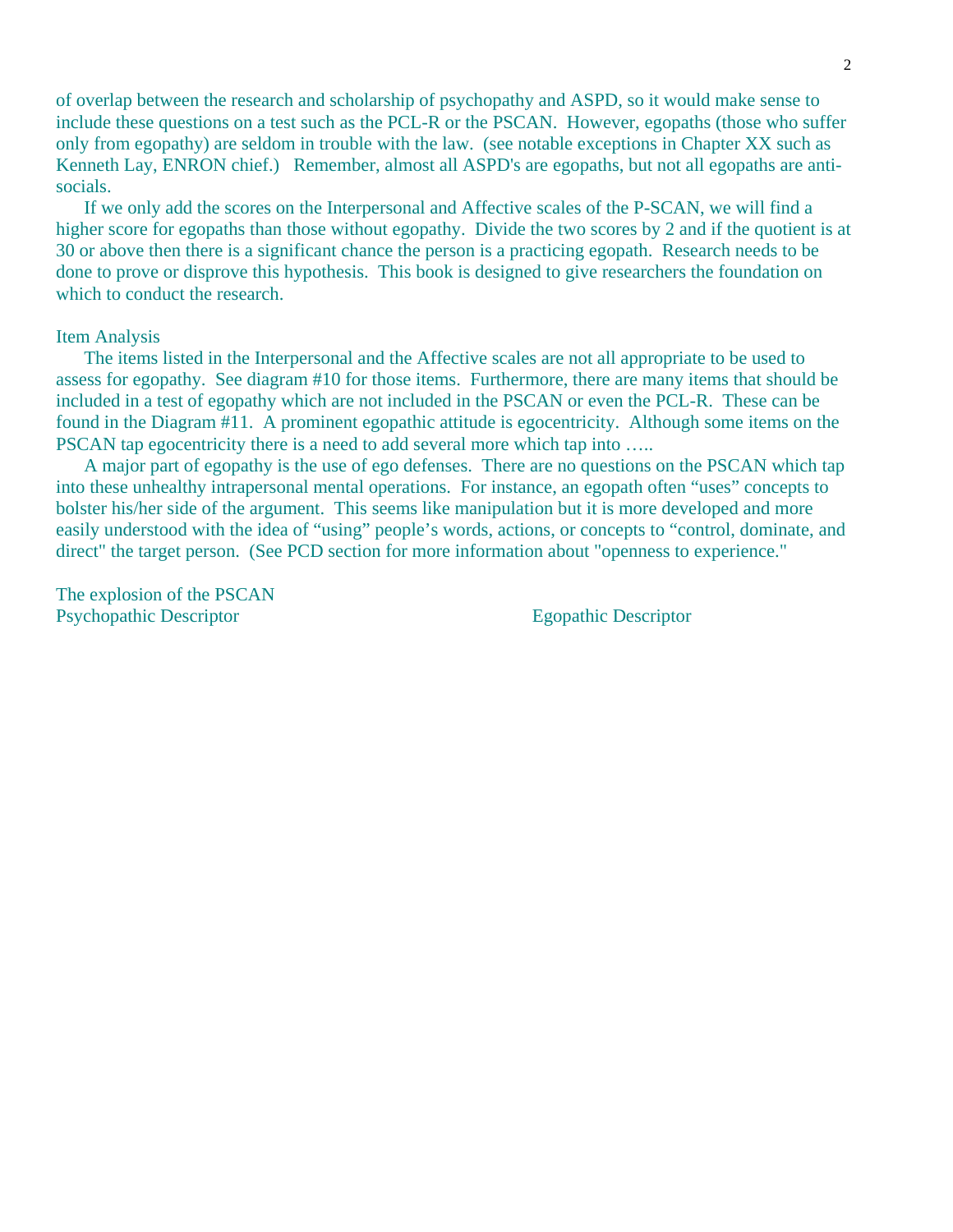| 1. Presence makes some feel strangely<br>uncomfortable | 1. (His or her) Presence makes you feel<br>uncomfortable |
|--------------------------------------------------------|----------------------------------------------------------|
| 2. Looks for weak spots, buttons to push               | 2. Looks for weaknesses and focuses on them              |
| 3. Very opinionated, seldom admits being               | with judgmental dismay                                   |
| wrong                                                  | 3. Has an opinion and a directive. Has                   |
| 4. Attempts to portray self in a good light            | difficulty admitting he/she could be wrong               |
| 5. Lies easily while looking you in the eye            | 4. It becomes apparent they are very                     |
| 6. Chameleon-like, (will real person stand up)         | uncomfortable with being seen in a bad light             |
| 8. Has gift of gab or is a very smooth talker.         | 5. Is willing to be deceptive and deceitful when         |
| 10. Condescending, puts others down                    | they have the need to conceal some sensitive             |
| 11. Must be center of attention                        | information.                                             |
| 12.                                                    | 6. They have one or more "personalities" that            |
|                                                        | come out when stressed or unhappy.                       |
|                                                        | 8. An egopath can vary from being very                   |
|                                                        | articulate and loquacious to being almost mute.          |
|                                                        | They have an uncanny ability to turn the                 |
|                                                        | conversation around so that you become the               |
|                                                        | victimizer, not them.                                    |
|                                                        | 10. An egopath carries around a clandestine              |
|                                                        | attitude of watching others and noticing when            |
|                                                        | they are screwing up.                                    |
|                                                        | 11. A narcissistic egopath must be the center of         |
|                                                        | attention but a POC egopath can blend in                 |
|                                                        | nicely. The "snake" part comes out later.                |
|                                                        | 18. Has difficulty being open to the others'             |
|                                                        | needs and BCRs.                                          |
|                                                        | 19. Has difficulty "matching" the other person           |
|                                                        | who is remonstrating with him.                           |
|                                                        | 20. Has a tendency to cherish power over                 |
|                                                        | others.                                                  |
|                                                        | 21. Has a tendency to desire to control others.          |
|                                                        | 22. Has a tendency to direct others to do or not         |
|                                                        | to do rather than gently leading with questions.         |
|                                                        | 23. Has a tendency to (see my TA list)                   |
|                                                        |                                                          |
|                                                        |                                                          |

## The Sixteen PF

 The 16PF is a venerable personality test that was developed by Raymond Cattell, a giant in the field of personality assessment and factor analysis. The sixteen personality factors that his statistical analysis revealed have been very useful to millions of users. The IPAT has many personality tests most of which are grounded in the original research and analyses that Cattell performed.

 "Why don't they give these people personality tests and prevent them from being on the TV show and from being hired in business, school, and agency in the country? That is a good question! The problem is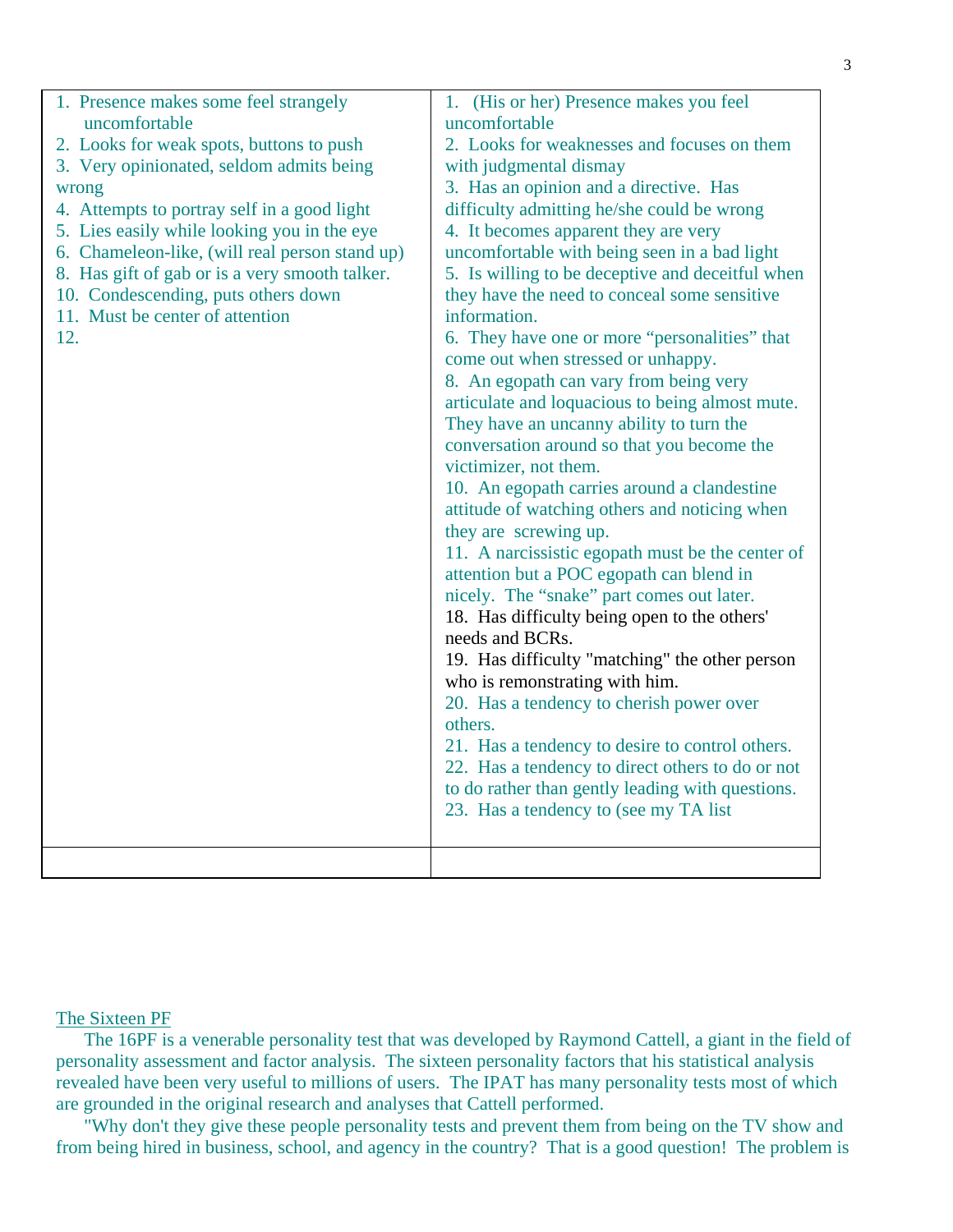that we are not out of the woods yet with personality assessment. The Cult of Personality by Annie Paul reveals the many foibles inherent in personality tests. This is unfortunate because personality tests could be very useful if they were used correctly. Nowadays it seems even the "enneagram" is catching on. It is difficult to be overly concerned about the reliability of a test when it is used in a circumscribed manner. Almost any test can be used to help the person get a feel for their strengths and yet be made aware of their shortcomings, as well.

Costa and McCrae have done fantastic work on the Big 5 personality constructs. One of the "Big 5" constructs is called "Openness to experience." This construct has been explicated in research as the ability to be interested in many forms of entertainment, in many fields of scientific inquiry, in traveling, and in having novel experiences. Why is it important to be "open to experience?" In relationships, it is important to be open to the points of view of others. Do people who score high on "openness to experience" also exhibit the ability to be open to their partner's needs, feelings, and BCRs (behavior change requests)?

When a partner is in the B Position (See diagram #xx) and makes a request to the A Person to make a change in behavior, does the A Person snap back with a judgment about the B person which throws the remonstration off track? Does the A Person make a quickie judgment about the B Person's personality, intentions, or character? If so, then the A Person is moving into egopathic acting out. Let's take a look at a typical conversation between a husband and a wife.

Bob: Honey, last night when I called you and my phone malfunctioned, you didn't stay on long enough to allow me to fix the phone so we could say a proper good-bye. You just hung up in 2 seconds. Bettie: I didn't hear anything so I hung up.

Bob: Okay, that makes sense. But next time could you just stay with me for 6 or 7 seconds so I can figure out the problem?

Bettie: I was in a hurry and have lots of stuff to do.

Bob: I know, but I'm asking if you might stay on the phone for a few more seconds and just say, "I don't hear you. 1, 2, 3, I still don't hear you. 1,2,3 okay I am going to hang up now because I can't hear you." Bettie: Bob, I am very busy these days. I have this major project I am working on and I really need to start preparing for the kids camp coming up next week. You really shouldn't be so sensitive. Bob: I know that you are very busy. You have a lot to get done. (at this point he gives up and decides it's not worth the trouble to get his point across.)

The conversation above happens in one form or another in households across the country millions of times a day. The problem here is the A person (Bettie) does not have enough "openness to experience" to simply hear what Bob is saying and then "match" what he is needing. Instead, she moves into "explanation" and then "labeling" which is a "Parent" ego state word. She fails to "match" Bob's behavior change request (BCR) with a confirmatory Adult ego state response such as, "Oh, I see. Sure, I can try to do that next time." Her wounded inner Child has been "hooked" by his BCR and she is unable to control her need to "defend" and "fight back." She even went so far as to make a comment about Bob's character; it's "sensitive" and she finds fault with it. Once again, the wounded inner Child employed the "Parent" to do her talking for her.

 There are pros and cons to be considered with personality assessment. There are a number of journal articles and books that effectively reveal the shortcomings of personality tests. The abuses that have been perpetrated on innocent, undeserving human beings is astounding. Having said that, there is also a great deal of good that has been generated due to the appropriate use of personality tests. So the problem, just as it is with guns, is not in the instrument or tool themselves, but in the way incompetent people use the personality tests. Let's examine all three: the good, the bad, and the ugly.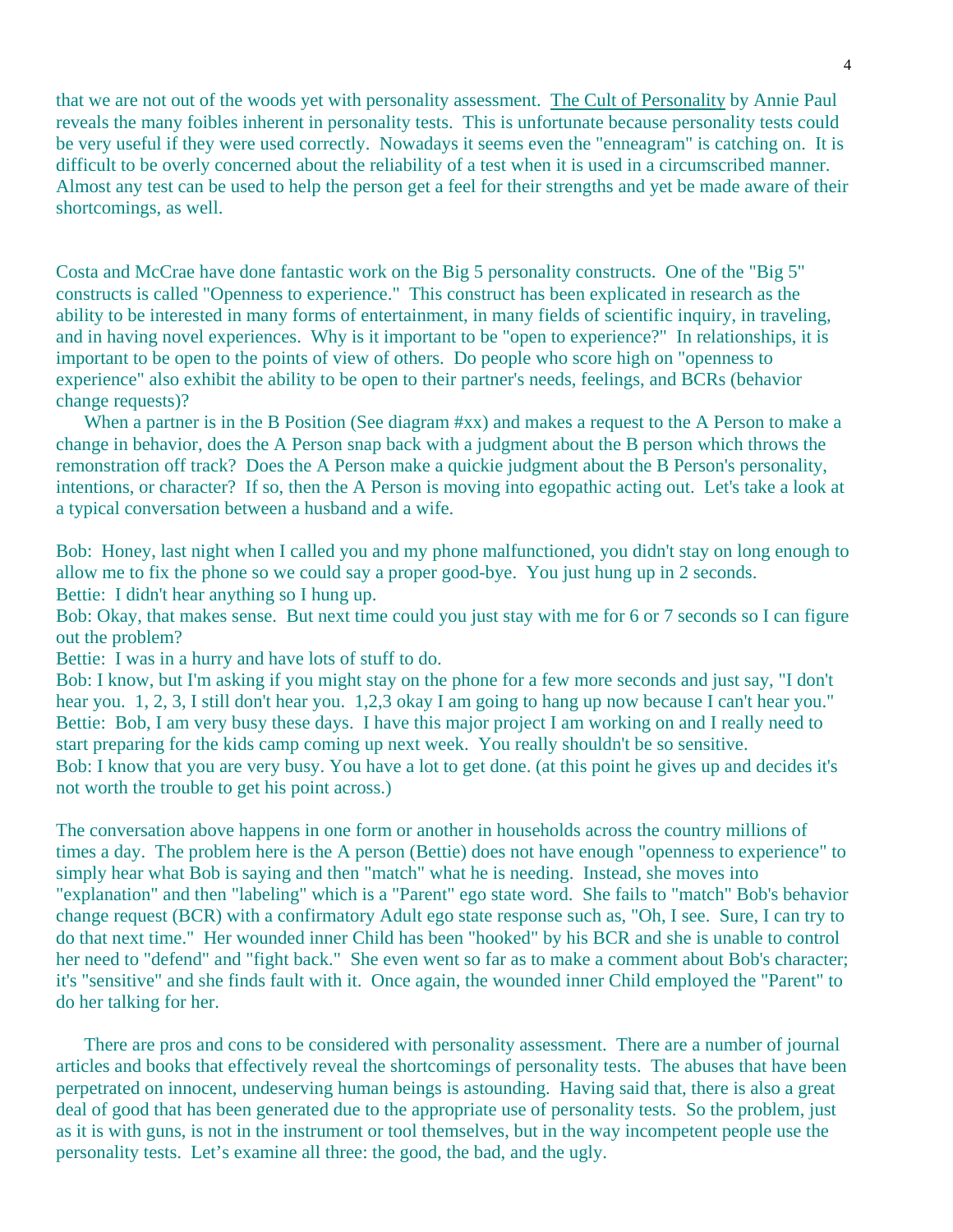The problem with personality assessments is that they seem to peg a person's whole personality. That is unfortunate because people (a.) can have more personality fluidity than assessed by the test, (b.) can change their behavior with sincere effort; and (c.) can change behavior styles depending on the environment such as the people and conditions in the moment. Is it possible that the real danger of personality tests is how they are being used by egopaths; those people who want to do harm and enact harsh judgment on unsuspecting foes or powerless job applicants?

 It is true that, much of the time, people will behave the same way over and over again in most of their frequented environments. And this may be in a prosocial and highly functional way. However, when it comes to times of stress or deprivation many people can exhibit unpleasant behaviors. This sets up a dichotomy of behaviors that are opposites of each other. So, which is it? Are they this way or that? The fact of the matter is that they are BOTH ways depending on the "context," that, is, the environment. We are influenced by our environment just as the social constructionists say. However, they get it wrong when they say personality is created by the social context and nothing more (Gergen). There is too much permanence in some behaviors. "Temperament" has been shown by Jerome Kagan to be a life long set of behaviors starting in early childhood.

 The various personality manifestations of people are "brought out" by the various contexts, not "created by" the contexts. Saying that personality is created by the social interaction is the same as saying the steam over a stove is "caused by" the lifting of the lid of the kettle. The context simply "reveals" what is lurking and lying silent below the beneficent surface.

 So how do we design personality tests so the tests can reveal this inherent potential? By asking participants in the research to name two situations in which they behaved in a certain way. Ask them to reveal their warm and caring behavior. This is referred to as their "the bright side" (Hogan & Kaiser, 2005). But, also, ask them to reveal when they are not warm and caring; that's more difficult. This is called the "dark side" (Hogan & Kaiser, 2005) or their shadow side (Ford, Briggs, Myers; Handling the Shadow; Jung) But if they've been given the chance to reveal their altruistic side they will be more likely to open up about their egocentric, retributive side, as well.

What do current tests reveal about the subjects' egopathic tendencies? Almost all personality tests reveal something about them although none assess "egopathy" directly. This is a shame. It is egopathy that causes 90% of the heartache in the workplace. Don't quote that figure, I don't think there is research which can assess exactly how much Hell and Heartache is created by the self-focused, insensitive acting out of CEO's, board members, parents, managers, and coworkers. I have spoken to Les Morey about which of the subjects on his PAI tap into egopathy.

Let's shift the subject from egopathy to emotional intelligence.

Standard Tests Which Reveal Level of Emotional Intelligence and Egopathy

- 1. Rorschach: the sickness
- 2. MMPI: psychopathy
- 3. Emotional Intelligence test
- 4. 16PF:
- 5. CPI: The Dominance scale, Empathy scale, and Tolerance scale.
- 6. Myers Briggs Type Indicator
- 7. PAI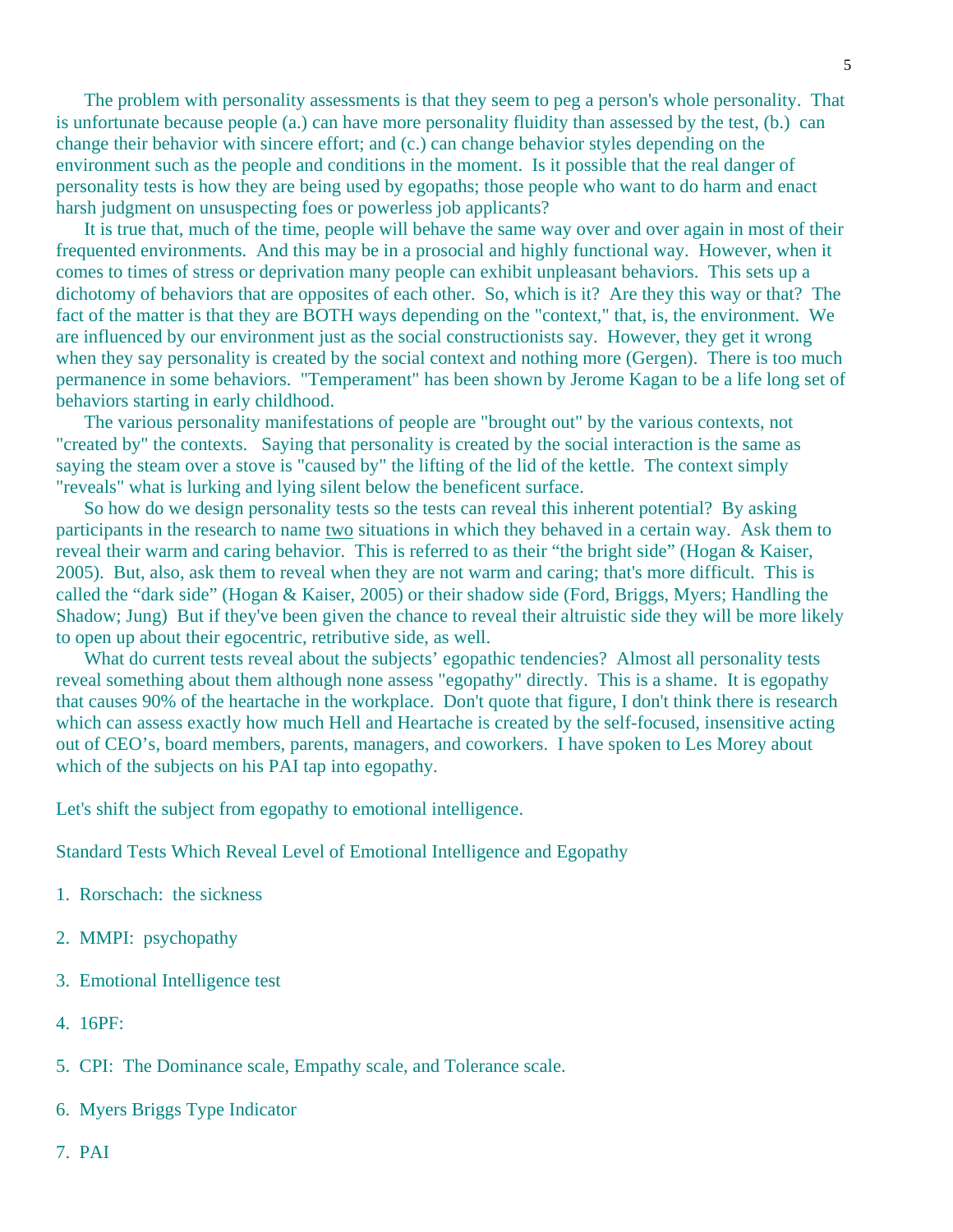## 8. The MIPS

## 9. MCMI

# 10. EQi

 Egopathy is the acting out of unresolved issues from the past on to a victim in the present. It is a tricky concept because of its dual nature. It is both part and parcel of sadistic and psychopathic personality and it is inherent in non-psychopathic personalities as well. I believe the answer lies in Widiger's work with dimensions in the field of personality disorders. However, his propositions are slow to be embraced. Laymen won't be able to accept the concept of "dimensions" if psychologists can't accept them. The proposal is to do away with a cut-off criterion for deciding if a person has a personality disorder or not. Instead, each of the observed dimensions will simply be listed as "present."

# Ken Lay's Personality and Character

Ken Lay was an egopath. He didn't think he was doing anything wrong. A better way to put it is this: "I know I am doing something wrong according to "society" but they have to understand that I am above those common laws for common people. I can borrow from Peter to pay Paul and I can orchestrate creative deals by using shady bookkeeping techniques and everything will be okay. It will all work out in the end and everyone will have their pensions and their stock investments and everything will be just fine." To really understand how this could come about, the laws of "relative ethics" must be understood. Let's imagine that there are 3 levels of "relative ethics."

Level Number One: In this level there are perfectly legal ways of maneuvering loans and bank accounts and pension funds in such a way that helps out a temporary financial shortfall within a company or even a personal portfolio. Most wealthy people do this kind of maneuvering to maximize savings and minimize taxes.

Level Number Two: This level is ventured into when businessmen or wealthy individuals do not have a successful outcome of the maneuverings mentioned in Level Number One. They are now in some sort of crisis mode and they decide to push the envelope in order to save face, save money, avoid foreclosure, avoid a stock tumble or bankruptcy. In other words, they go into Level Number Two to keep everyone happy, as far as that's possible. The problem with Level Number Two is that the account shifting and bookkeeping techniques become suspect. They border on, or may even be, illegal. But mostly moral accountants allow it or even encourage it because the plan for the future is that conditions will right themselves and then everything will go back to being on the up and up. That's the plan.

#### Level Number Three

In Level Number Three things have not righted themselves. In fact, things may be worse than ever before. Now comes a tremendously difficult decision for the principal players. Do they come clean and admit to the wife, the children, the stockholders, the board of directors, and the federal government what they did in Level Number Two? It would most likely lead to divorce, family alienation, a loss of power and position and, worst of all, federal prosecution. After years of "success" and living a life of luxury, this step is an extremely difficult step to take. You, the player, are initiating steps that you know will end in disaster when you decide to be honest. Every system in our human body is geared to avoid taking steps that lead to danger. It's like holding your hand down on a hot kitchen stove burner. Every fiber inside says "Take it off. Avoid the pain!!"

 Is it any wonder Ken Lay could not bring himself to take the step of disclosure when Level Number Two did not work to solve and undo Enron's financial shenanigans? So Ken Lay did the easiest thing.